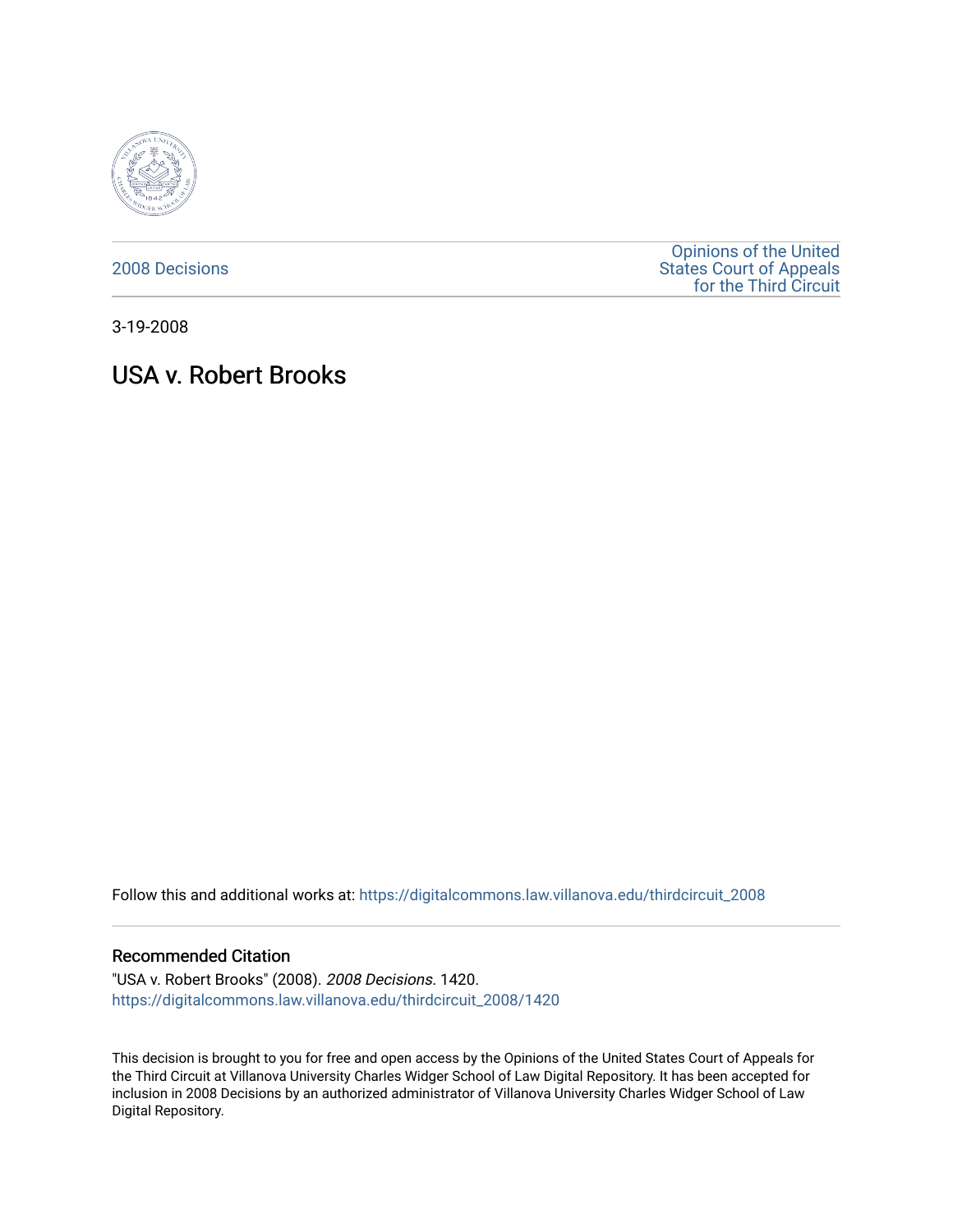### NOT PRECEDENTIAL

# UNITED STATES COURT OF APPEALS FOR THE THIRD CIRCUIT

\_\_\_\_\_\_\_\_\_\_

No. 06-3917 \_\_\_\_\_\_\_\_\_\_

### UNITED STATES OF AMERICA

v.

## ROBERT LLOYD BROOKS,

\_\_\_\_\_\_\_\_\_\_

Appellant.

On Appeal from the United States District Court for the Western District of Pennsylvania (D.C. Civil No. 04-cr-00111-1) District Judge: Honorable Joy Flowers Conti

\_\_\_\_\_\_\_\_\_\_

Submitted Under Third Circuit LAR 34.1(a) on January 31, 2008

Before: RENDELL and CHAGARES, Circuit Judges, and POLLAK,\* District Judge.

> (Filed: March 19, 2008) \_\_\_\_\_\_\_\_\_\_

OPINION OF THE COURT \_\_\_\_\_\_\_\_\_\_

**\*** Honorable Louis H. Pollak, Senior Judge of the United States District Court for the Eastern District of Pennsylvania, sitting by designation.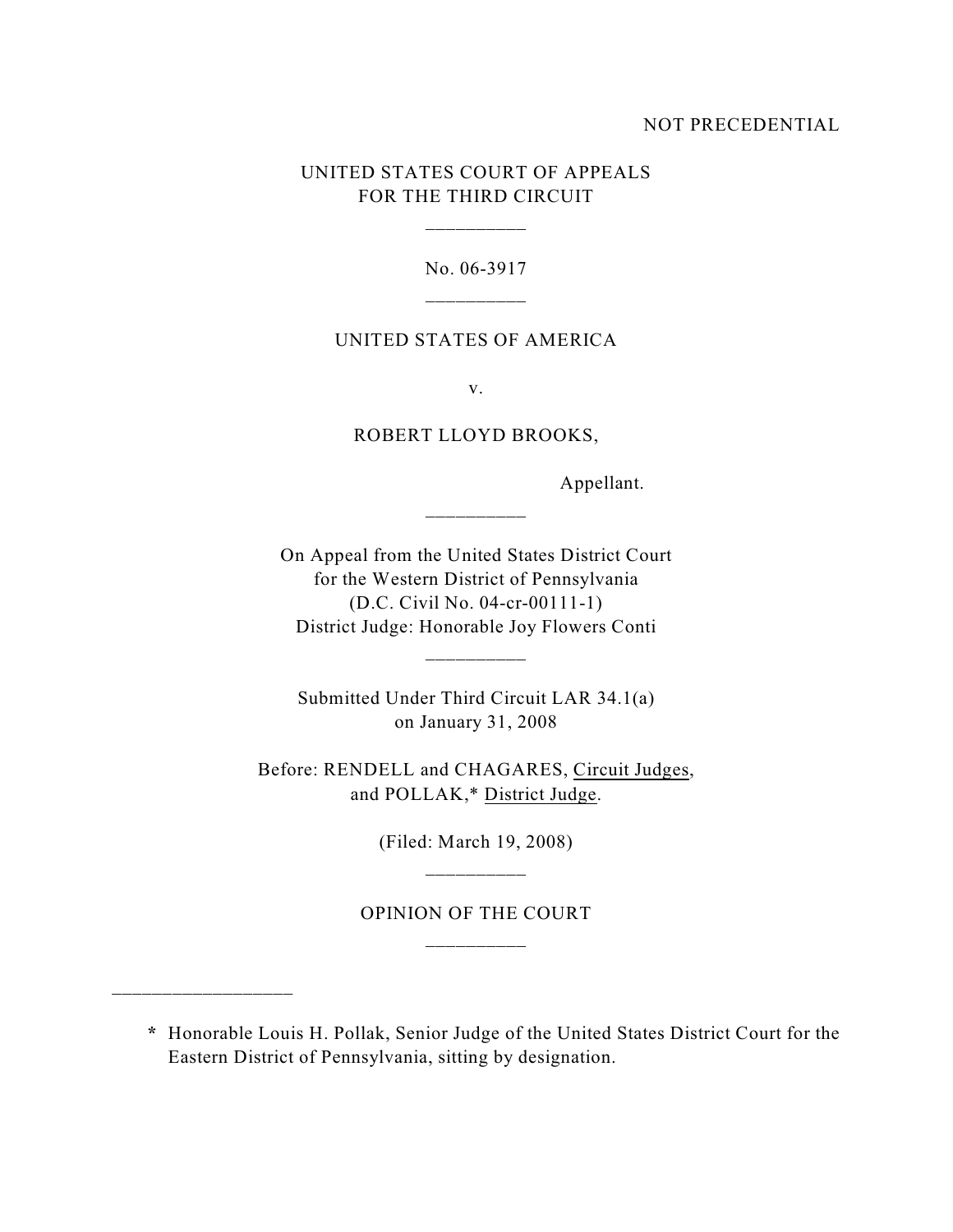### RENDELL, Circuit Judge.

Appellant Robert L. Brooks ("Brooks") was charged with one count of possession of material depicting the sexual exploitation of a minor in violation of 18 U.S.C.  $\S 2252(a)(4)(B)$ . He pled guilty on August 5, 2005,<sup>1</sup> and, on August 11, 2006, the District Court sentenced Brooks to 27 months' imprisonment, to be followed by a three-year term of supervised release. Brooks was also ordered to pay a special assessment of \$100. Brooks filed a timely notice of appeal.

Counsel has filed a brief pursuant to *Anders v. California*, 386 U.S. 738 (1967), requesting permission to withdraw because he is unable to identify any non-frivolous issues for appeal after a conscientious review of the record. Brooks was given notice of his counsel's intent to withdraw and has not filed a *pro se* brief in response. We have jurisdiction under 28 U.S.C. § 1291 and 18 U.S.C. § 3742(a). For the reasons stated below, we will grant counsel's motion to withdraw and affirm the District Court's judgment of conviction and sentence.

Evaluation of an *Anders* brief requires a twofold inquiry: (1) whether counsel has thoroughly examined the record for appealable issues and has explained why any such issues are frivolous; and (2) whether an independent review of the record presents any nonfrivolous issues. *United States v. Youla*, 241 F.3d 296, 300 (3d Cir. 2001). Where the

<sup>&</sup>lt;sup>1</sup>Prior to this appeal, Brooks did not object to the District Court's compliance with Rule 11 during his plea hearing, nor did he move to withdraw his plea.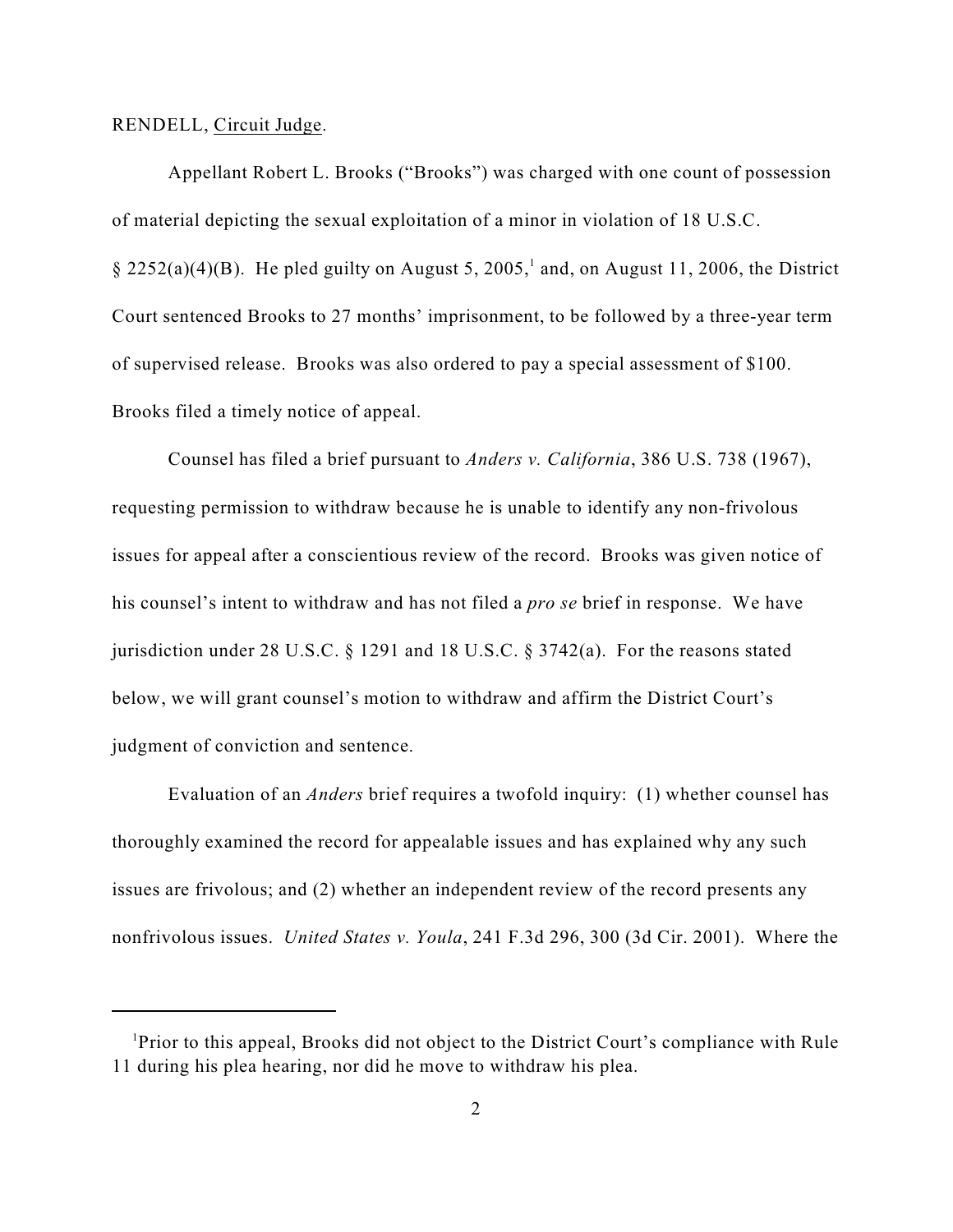*Anders* brief appears adequate on its face, our review is limited to the portions of the record identified in the brief, along with any issues raised by an appellant in a *pro se* brief. *See id.* at 301. We conclude that the brief in this case is adequate, and thus, it will guide our independent review of the record.

Pursuant to his obligation under the first prong of our analysis, counsel has identified several potential, but frivolous, issues. By entering an unconditional guilty plea, Brooks waived all claims for appellate relief with the exception of claims that (1) the court lacked jurisdiction to accept the plea, (2) the plea was invalid under applicable statutory and constitutional standards, and (3) the sentence is illegal. *See United States v. Broce*, 488 U.S. 563 (1989).

First, the District Court clearly had jurisdiction to enter a conviction and impose a sentence for Brooks's violation of 18 U.S.C. § 2252(a)(4)(B), a federal crime over which Congress has granted United States district courts jurisdiction. *See* 18 U.S.C. § 3231. Although any objection as to improper venue has been waived by Brooks at this point, venue was indeed proper and is therefore not an appropriate ground for appeal.

Second, although Brooks's counsel and the Government have identified several technical deficiencies in the District Court's plea colloquy with Brooks, none of the deficiencies meet the plain error standard that applies to this appeal. Moreover, as Brooks has declined to file a *pro se* brief opposing his counsel's representations, we can hardly conclude that he has met his burden of establishing a reasonable probability that he would

3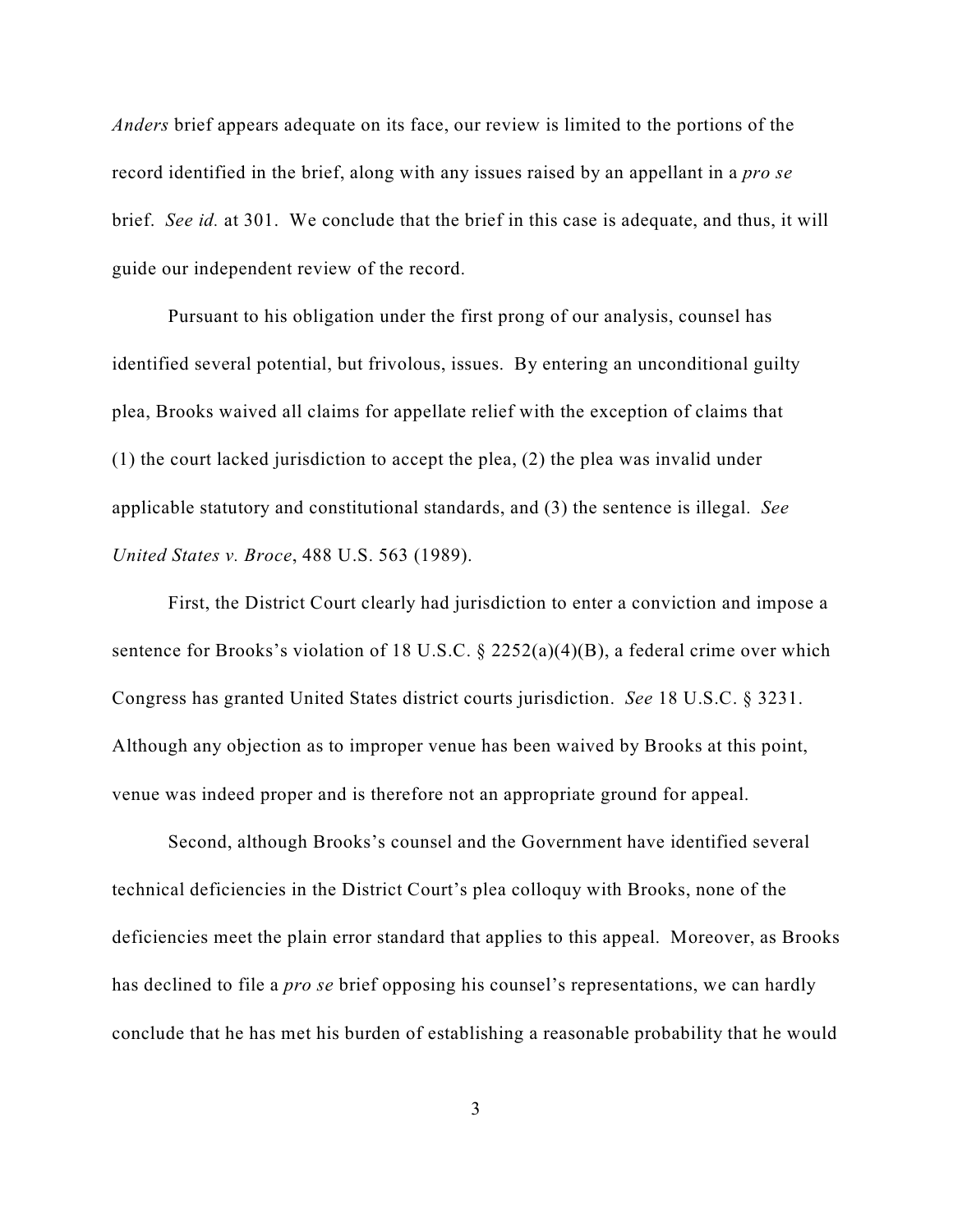not have entered a guilty plea had the deficiencies been corrected. *See United States v. Dominguez Benitez*, 542 U.S. 74, 83 (2004) ("[A] defendant who seeks reversal of his conviction after a guilty plea, on the ground that the district court committed plain error under Rule 11, must show a reasonable probability that, but for the error, he would not have entered the plea.").

Finally, as to the lawfulness of Brooks's sentence, the record is clear that the District Court carefully analyzed the factors set forth in 18 U.S.C. § 3553(a) and ultimately imposed a reasonable sentence at the very bottom of the advisory Guidelines range. The only argument raised by Brooks prior to sentencing that the District Court did not directly address was his contention that federal sentences for child pornography offenses are much stiffer than those imposed in state court, thereby yielding unwarranted sentencing disparities. This argument fails, however, as  $\S$  3553(a)(6) focuses on the need to avoid unwarranted disparities among sentences imposed by federal courts for violations of federal law, not disparities between state and federal defendants. *See United States v. Clark*, 434 F.3d 684, 687 (4th Cir. 2006) ("*The sole concern of section 3553(a)(6) is with sentencing disparities among federal defendants*." (emphasis in original)); *United States v. Jeremiah*, 446 F.3d 805, 808 (8th Cir. 2006) ("Unwarranted sentencing disparities among federal defendants remains the only consideration under  $\S 3553(a)(6)$ —both before and after *Booker*."); *United States v. Branson*, 463 F.3d 1110, 1112 (10th Cir. 2006) ("Adjusting federal sentences to conform to those imposed by the states where the